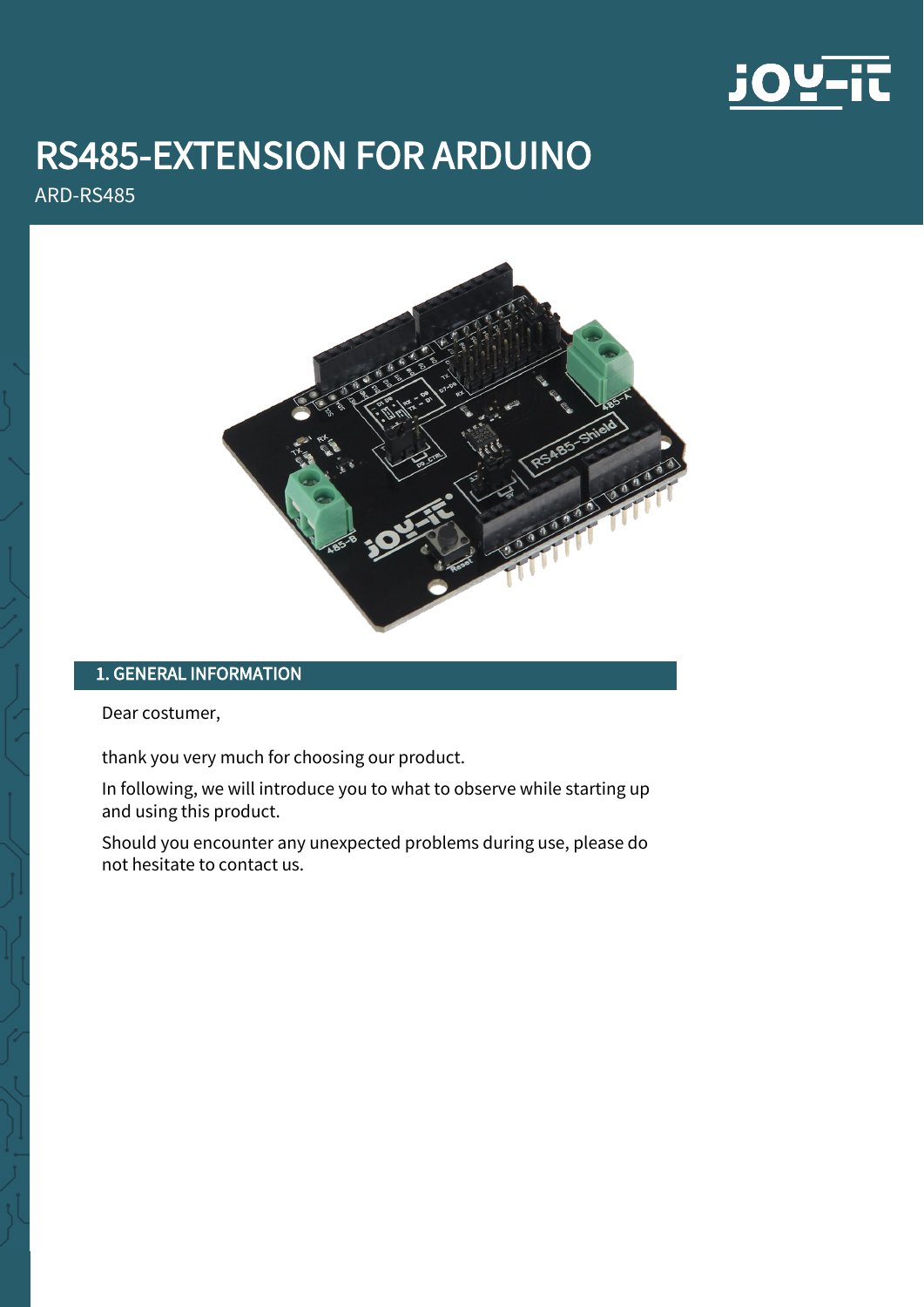

- 1 These jumpers are for determining the transmit pin (TX) and the receive pin (RX). The upper row is connected to the TX line. In the middle row each pin is connected to one digital pin of the Arduino (D0 -D7). The lower row is connected to the RX line.
- 2 This jumper is used for direction control. When the jumper is set to TX\_CTRL as shown in the picture, the automatic direction control is enabled.

If you set the jumper to D9\_CTRL, you can control the direction manually with the digital pin D9. A LOW signal must be applied to pin 9 for transmission and a HIGH signal for reception.

- 3 With this jumper the supply voltage can be changed between 3V and 5V. This jumper must remain set to 5V for normal operation.
- 4 These connectors are used to send and receive the RS-485 signal. Both connectors are connected to each other and transmit the same signal.
- 5 This button is used to restart the Arduino.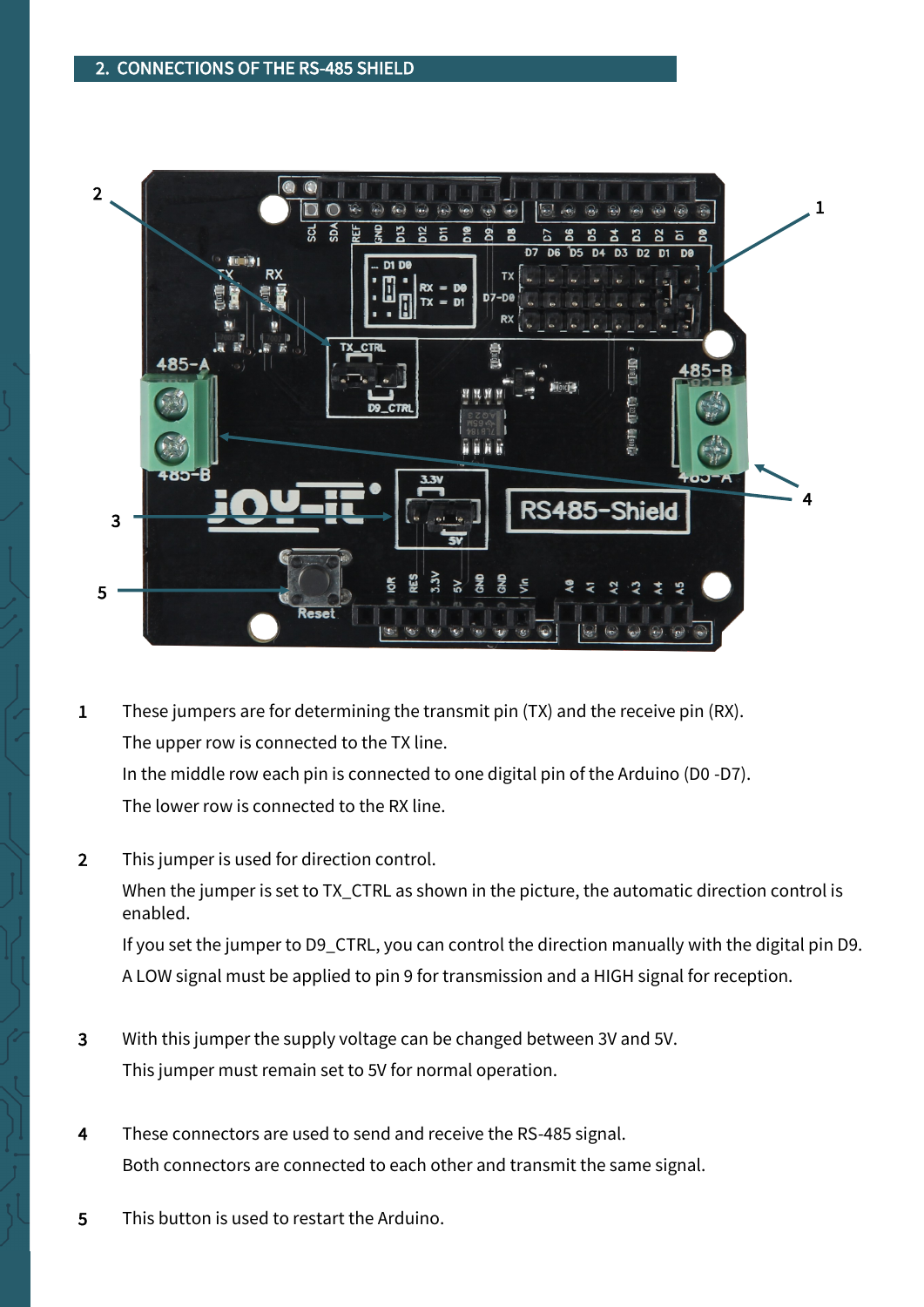## 2. CODE EXAMPLE

In this example the automatic direction control is used. For that set the jumper to TX\_CTRL.

The communication takes place via the serial interface of the Arduino, with the Serial.Print command.

By default, the D0 pin is used for receiving (RX) and the D1 pin for sending (TX).

In this example, a string is sent, a response is waited for, and this response is sent back.

Before uploading, make sure you have set the correct board and port in your Arduino IDE.

```
String testString; //Declare a String variable 
void setup() {
  Serial.begin(115200); // turn on Serial Port
}
void loop() {
  Serial.println("Please enter Test-String: "); //Prompt User for input
 while (Serial.available()==0) { //Wait for user input
  }
  testString=Serial.readString(); //Read user input 
  Serial.print("The Test-String received is: ");
 Serial.println(testString); //Prompt User for input
  Serial.println("----------------------------------------------"); 
  delay(2000);
}
```